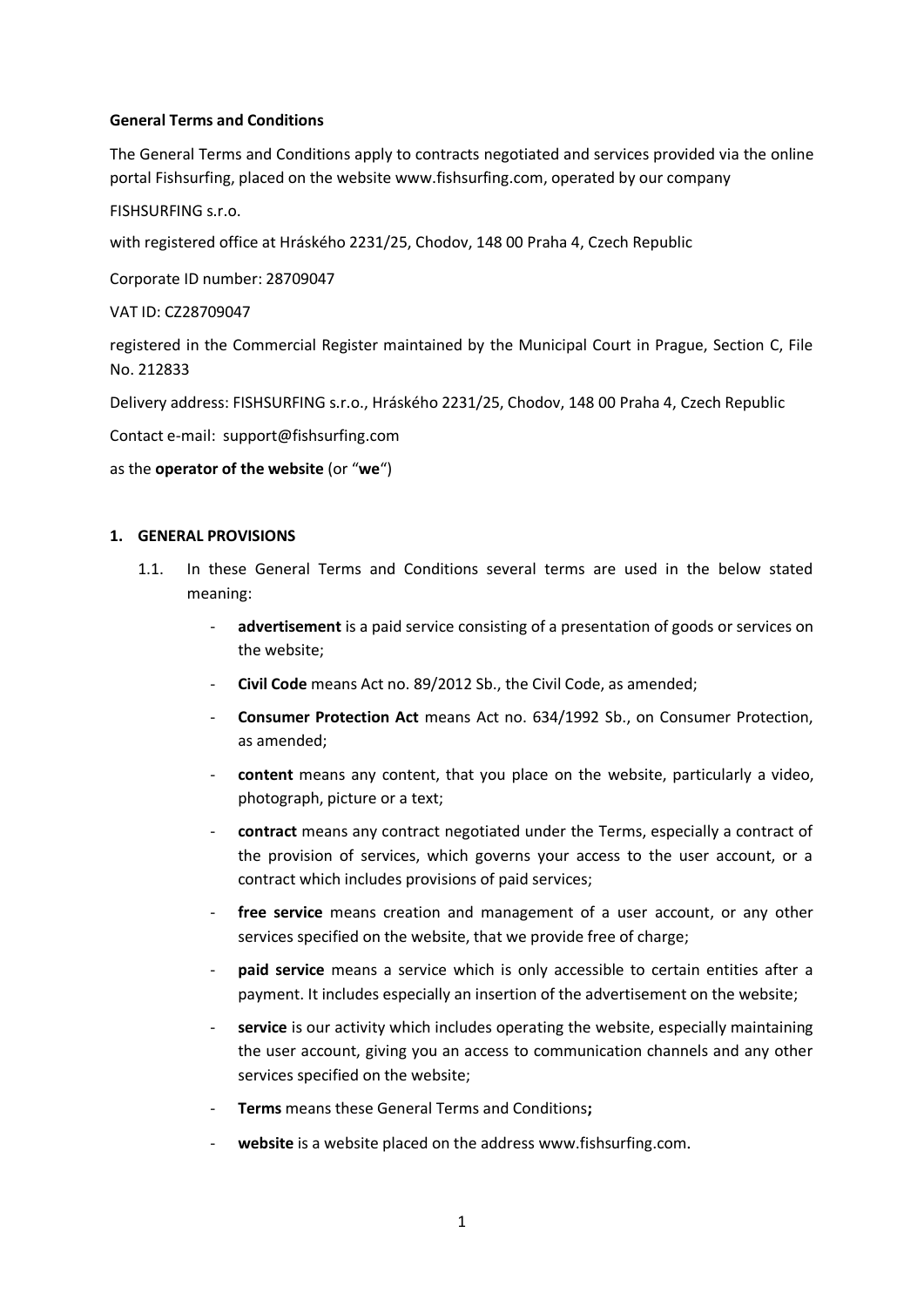### 1.2. **What governs our legal relationship?**

Our legal relationship is governed by the following documents:

- $-$  the Terms, which define and specify our mutual rights and obligations;
- $-$  the Terms of Use of the Website, which govern the registration on the website, protection of your personal data, protection of the website content and further relations connected with the use of the website;
- $-$  any conditions and instructions stipulated on the website, especially when concluding the contract;

and in any matters not covered by the Terms by the following Czech legislation:

- Civil Code;
- Consumer Protection Act (only if you are a consumer).

Please note, that in case your residence or your registered office is situated outside of the Czech Republic or if our legal relationship includes any other international element, our relationship **is governed by the Czech Law**. In case you are a consumer and the legal order of your state of residency provides you with a higher level of consumer protection than the Czech legal order, the higher level of consumer protection applies to you.

#### 1.3. **How do you express your consent with the Terms?**

You express the consent and the acquaintance with the Terms during the registration on the website.

The Terms can be changed or amended. Your rights and duties are governed by the wording of the Terms effective at the time of their origination.

#### 1.4. **Information on contracts concluded via the website**

The contract is not concluded in writing; the contract consists of the Terms, the web form, or, where appropriate, your order of paid services.

The contract for the creation of a user account (personal or business) is concluded when our confirmation of the completed registration on the website is delivered to you. This confirmation is delivered to the e-mail address specified in the web form.

The contract for a paid service is concluded when you make the payment of this paid service. You will be informed of our reception of the respective payment through your user account.

The contract is possible to conclude in the Czech or English language, unless we explicitly agree on any other language.

The contract (including the Terms) is maintained by us in an electronic form. The contract is not accessible to third parties, but we will send it to you upon your request.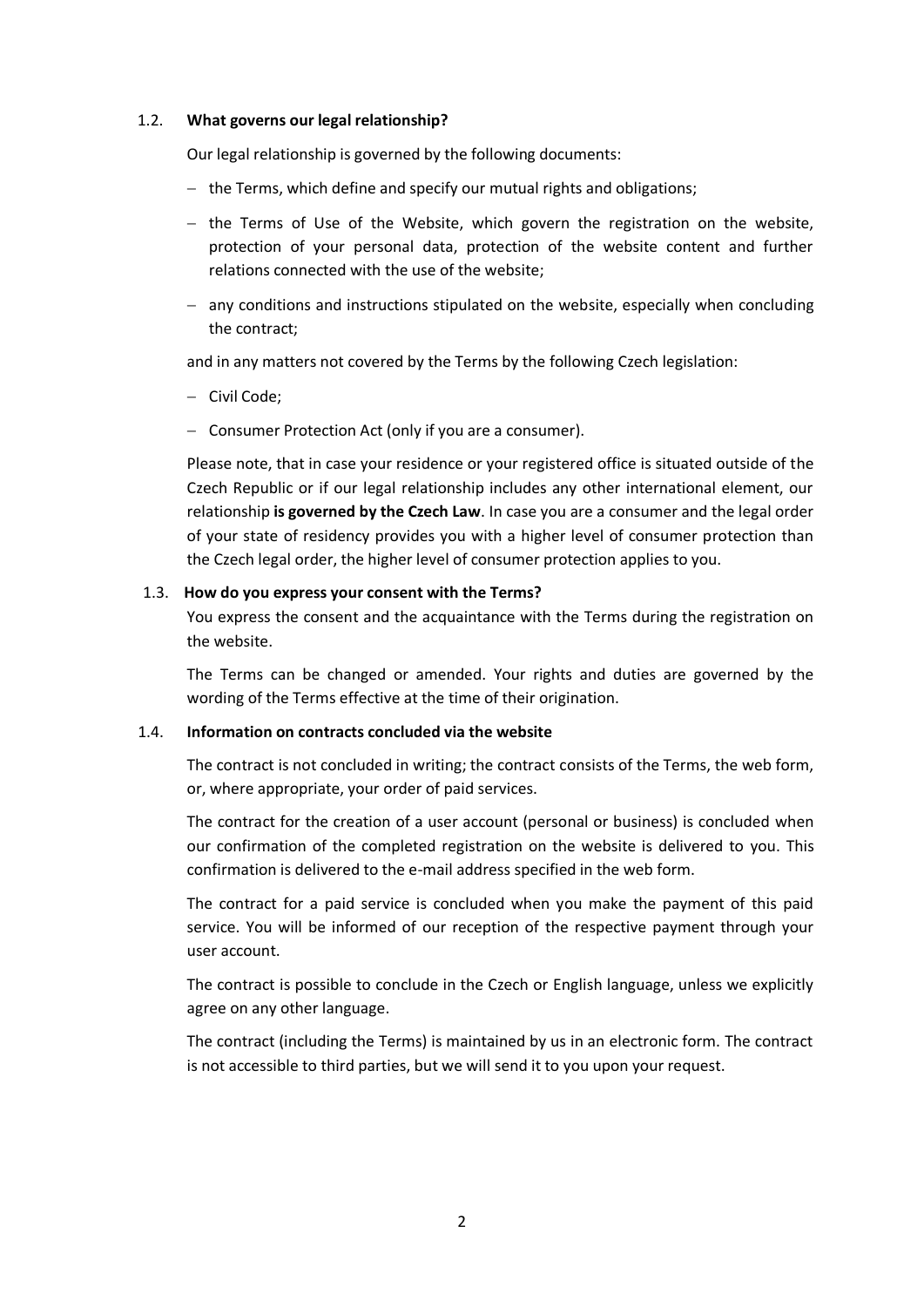#### **2. Registration and user account**

#### 2.1. **How can you register?**

You need to be registered on the website via a web form to use the website and our services. You can create a personal account or a business account. The business account can only be created by entrepreneur or a legal person.

You must fill the web form with required information, particularly name and surname or corporate name, contact email and photograph. If you want to create the business account, it is necessary to confirm in a web form that you are an entrepreneur or a legal person. You must send us a document proving that you are an entrepreneur or a legal person at our request.

A new user account is created by the registration. After the registration, we will send you an email which confirms your registration. **The contract of the provision of services is concluded by confirmation.**

To access the user account an email address and a password are required. **You are obliged to keep the access data to the user account in secret.** We are not responsible for any misuse of the user account by a third party. In case of change of your user details the data must be changed without undue delay.

Protection of personal data in connection with the registration on the website is governed by the Terms of use of the Website.

Please note, that it is not possible to create more than one user account of the same type for one person. Each website user is entitled to have only one user account of the same type.

#### 2.2. **How can you access a user account?**

To access the user account an email address and a password are required.

### 2.3. **What are functions of the website?**

Through the **personal account**, you can manage the user account, add posts and comments on the website and, in accordance with the Terms, you can add videos, photographs and other content on the website. You can further add, in accordance with the Terms, advertisements relating to your tourist assistance services. This is the only paid service you can use through the personal account.

Through the **business account,** you can use the services in a scope of the personal account. You have further an option to use some other paid services, especially to insert advertisements for goods and services on the website.

Any other functions of each type of the account are stated on the website.

### 2.4. **How can the user account be deleted?**

If you want to delete your account, you can do so via your user account.

In case of deleting the user account, we are not obliged to compensate a purchase price which you have already paid for our services.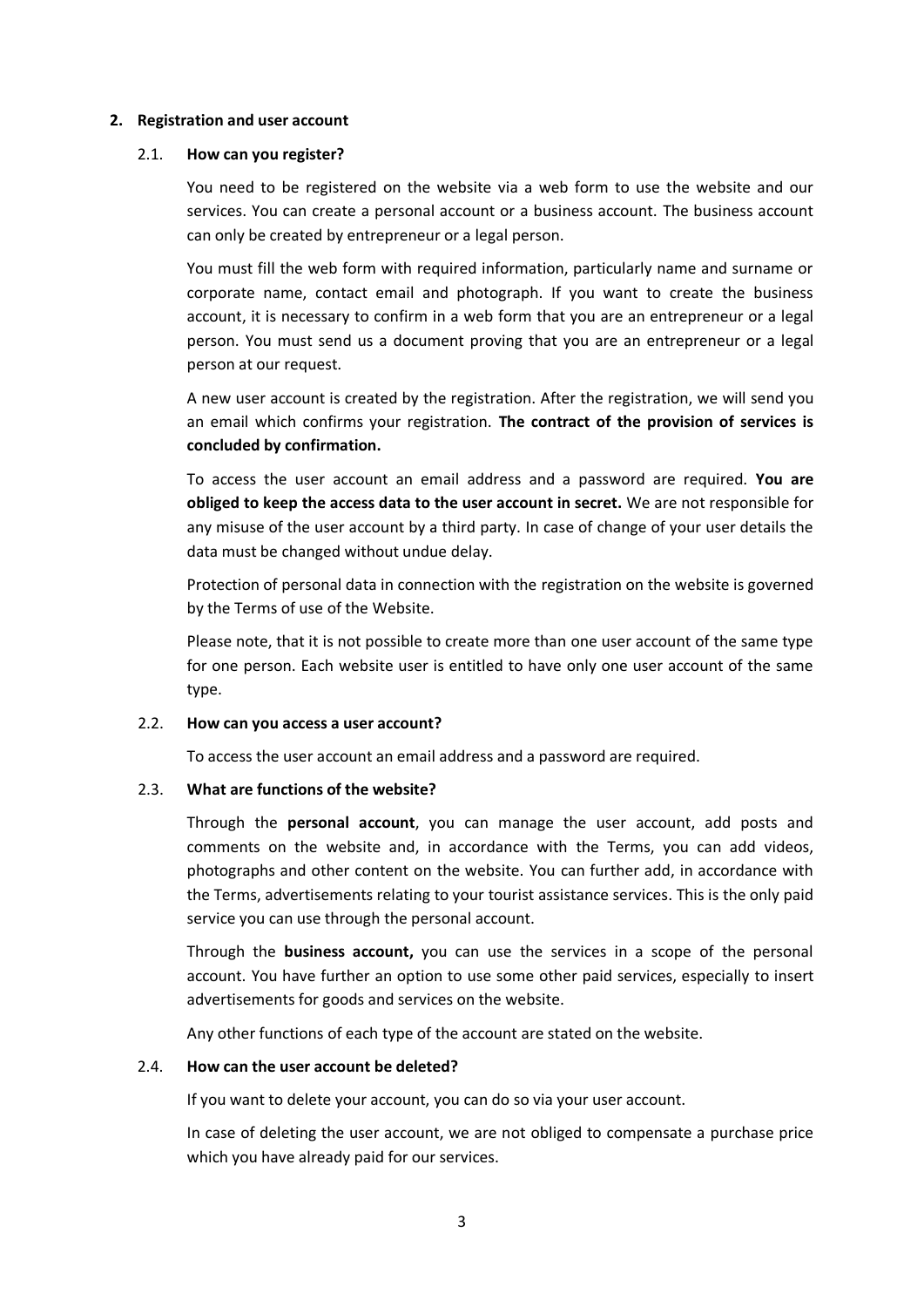**Note that we have a right to delete your user account without any compensation, if a violation of good manners, valid legal regulation or these Terms occurs via your user account.**

### **3. PAID SERVICES**

## 3.1. **How to order paid services?**

**Paid services can be ordered through the business account.** Through the personal account it is possible to order only paid services consisting of placing your advertisement concerning tourist assistance services on the interactive maps on the website.

To order paid services via the user account on the website, choose the option "PAY" and then make a payment via the payment gateway, or by any other way currently allowed on the website.

**Paid services are always paid on an on-off basis for a predetermined period.** The price is set depending on the length of that period. The final price includes all taxes and fees. The price is a lump sum and is paid regardless of whether you use the paid service or not.

You will be informed of the expiration of the period, for which the service has been paid, upon the expiration. For the extension of the provision of paid services, it is necessary to make another payment.

## 3.2. **When can you start using the paid service?**

You will be provided with the service ordered through your personal or business account without undue delay after the moment your payment is credited to our bank account, but not before you provide us with necessary materials or information, if the service cannot be provided without such materials or information.

## 3.3. **Is the publication of an advertisement subject to our approval?**

The advertisement can be subject to our prior approval. If we find out that the advertisement is contrary to these Terms, applicable legislation of the Czech Republic or good manners, we have the right not to publish the advertisement or to delete already published advertisement.

We have the right not to publish your advertisement especially in case, that the advertisement:

- is not serious, sufficiently precise or comprehensible;
- may constitute an abusive or restrictive conduct for a competition, which is capable to cause injury to third parties, in particular in the form of misleading advertising, misleading identification of goods and services, creating a likelihood of confusion, free-riding on reputation, disparagement of a competitor, prohibited comparative advertising or another similar conduct;
- advertises, promotes, attracts customers or is otherwise related to:
	- a) multilevel marketing and provision systems, or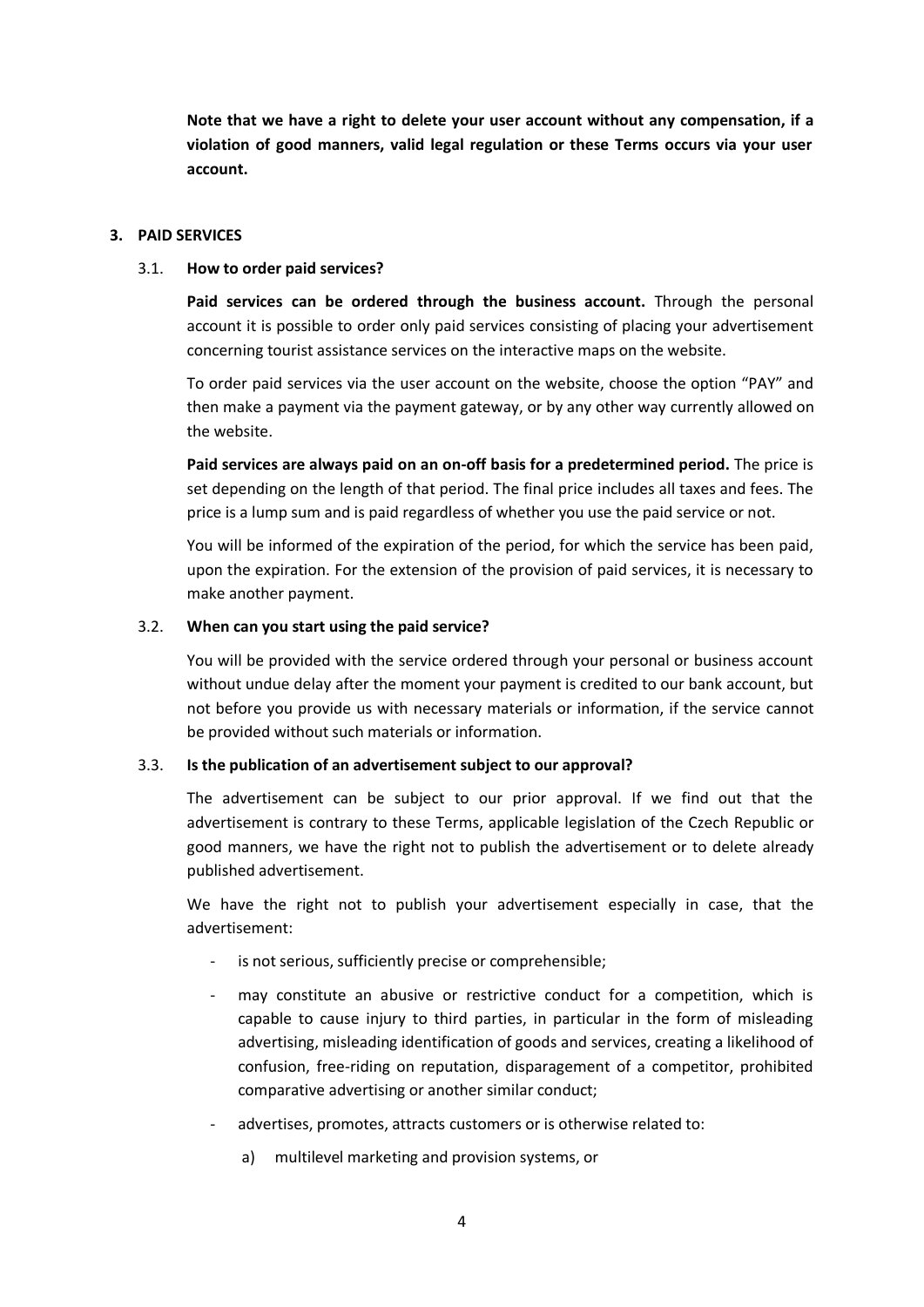- b) unauthorized reproduction, lending, renting or selling objects of intellectual property rights;
- is contrary to the Terms, applicable legislation and good morals, i.e. especially the advertisements and contributions which can be considered offensive, vulgar, xenophobic, defaming race, nation or religious belief, and also contributions of erotic or pornographic nature;
- is contrary to the general rules for the insertion of content on the website according to Article 4.2 of these Terms.

### 3.4. **What are the conditions of the provisions of the paid services?**

**Published advertisements must always be up-to-date. Therefore, you are obliged to change the advertisement (or to remove it from the website) in case of any changes in goods or services which are included in the advertisement.**

**You undertake to comply with all conditions specified in the published advertisement in transactions with any users of the website, for a period that is listed in the advertisement or for the period of the publication of the advertisement. You further undertake to provide the advertised performance properly, in time and in a proper quality.** In case of a breach of any obligation under the previous sentence, we have the right to claim compensation for any damage, which arises from the breach, from you. We further have the right to terminate the cooperation with you.

### **It is your responsibility to make sure that:**

- you are a vendor of goods or services which are advertised or you are authorized by the vendor to publish the advertisement;
- you meet legal conditions for selling goods or providing services, in particular that you are a holder of the respective Trade license or other required authorization;
- all data provided when filling in the web form are truthful, complete, accurate, correct and up-to-date;
- goods and services are provided in accordance with an applicable legislation of the Czech Republic or the state where the goods or services are provided, and these Terms;
- you use the paid services in compliance with the general rules for the insertion of content on the website according to Article 4.2 of these Terms.

### 3.5. **What right do we have in case of violation of the rules stated above?**

If any statement in Article 3.4 of these Terms turns out to be false or if you breach your obligation under Article 3.3 or 3.4 of these Terms and any performance is claimed against us by a third party in connection with this, we have the right to claim the reimbursement of the costs associated with the claims of the third parties against you, including legal costs.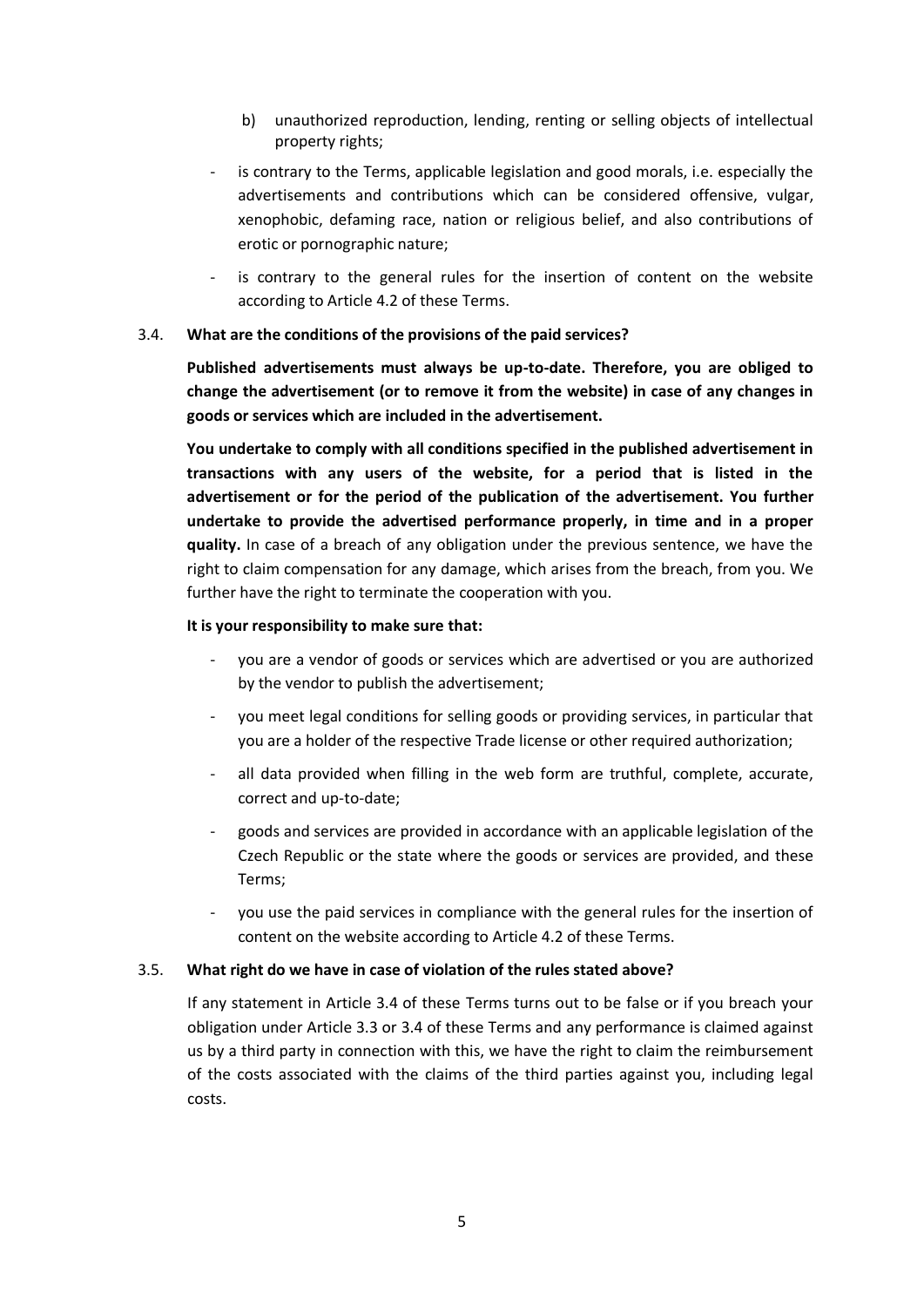### **4. INSERTING A CONTENT ON THE WEBSITE**

#### 4.1. **What content can you insert on the website?**

Content placed on the website means usually, but not exclusively videos, photographs, pictures, texts, including comments and posts, which you insert on the website.

When inserting a content on the website, you must follow the rules stated below.

Any inserted content must be related to fishing. We are entitled to delete any content which does not correspond with this topic. If such content is subject of paid services, we are not obliged to refund the purchase price you have already paid for these services.

#### 4.2. **What duties regarding the content do you have?**

You are forbidden to publish any content:

- **which harms or is capable of harming a reputation of third parties;**
- the publishing of which would be contrary to these Terms, applicable legislation and principles of morality, i.e. especially contributions which can be considered offensive, vulgar, xenophobic, defaming race, nation or religious belief, and also contributions of an erotic or pornographic nature;
- containing texts and images which you don't have copyrights or a valid licence for;
- which contains contact information of another person or data which could be considered personal data, unless that person has given his or her consent to the publication;
- which contains virus or another software, which is capable to cause harm to us, other users or third parties;
- which contains unsolicited commercial communication (in case that it is not an allowed advertisement).

#### 4.3. **What rights related to a breach of the above-mentioned rules do we have?**

We reserved the right to delete or make unavailable a content, which breaches or may be contrary to the Terms or legislation of the Czech Republic or another state. Further, we are entitled to delete or make unavailable any content without giving any reason or to delete your user account in accordance with Article 2.4 of the Terms.

**Should any compensation for damage or other harm be enforced from us because of your infringement of applicable legislation, principles of morality or the Terms, we shall be entitled to seek compensation in full from you for such damage which we have incurred in relation to such infringement.**

#### 4.4. **What rights related to the content you insert on the website do we have?**

By publishing the content on the website, you grant us a gratuitous, non-exclusive, transferable and geographically unlimited license for an indefinite period of time to any published content for the purpose of promotion of our services and the website.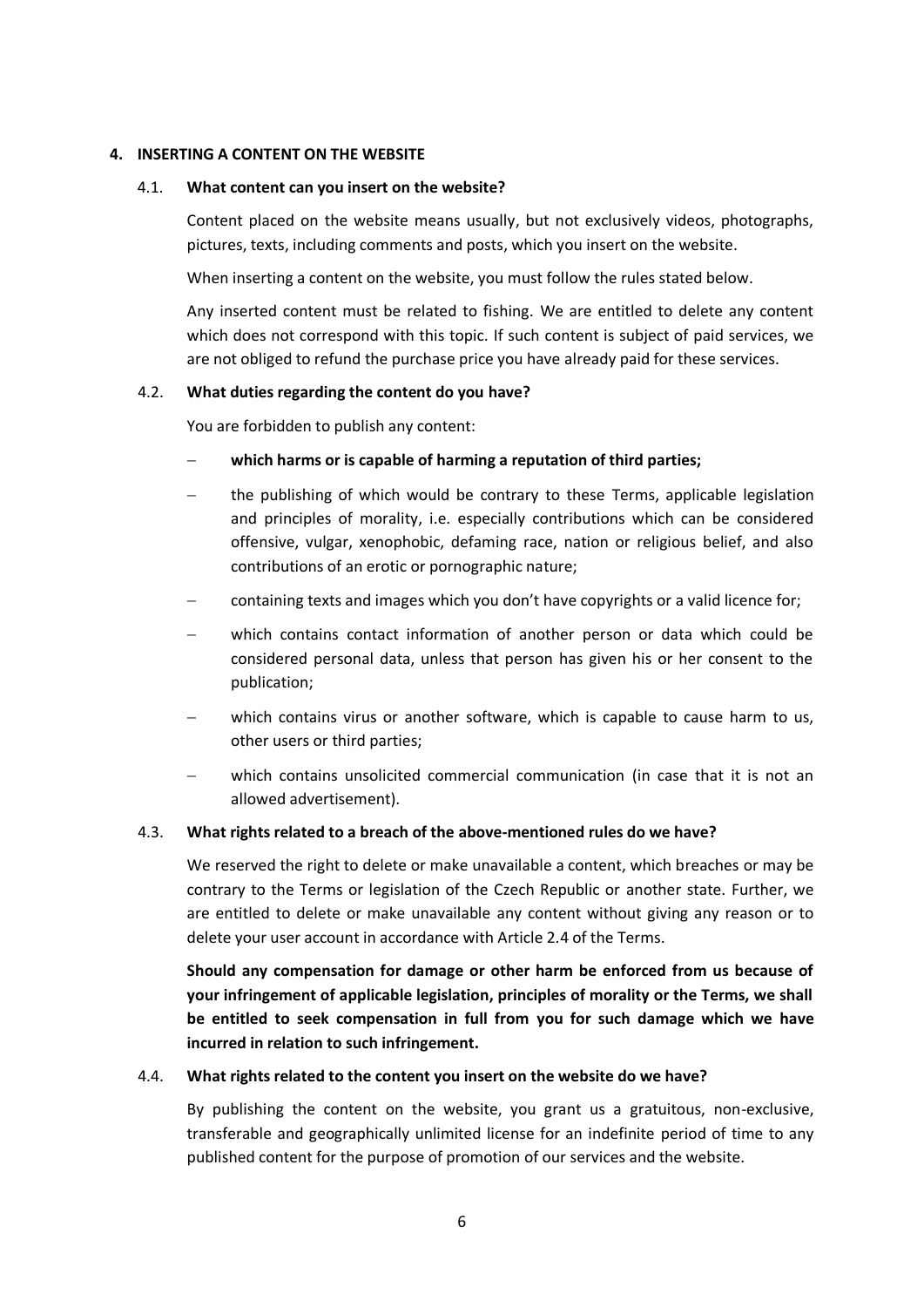It is your responsibility to ensure that you are a holder of all rights to the published content. If the content captures an image of you and/or image of a third person, you grant us an explicit consent to spread these images in accordance with above-mentioned license and you declare that you have gained an approval from all persons in the picture. You grant us your consent for an indefinite period. This consent is revocable at any time.

## **5. DURATION OF COOPERATION AND ITS TERMINATION**

- 5.1. You can use the paid services for the period you made the payment for.
- 5.2. You are entitled to end a use of both paid services or free services at any time through your users account. We are not obliged to refund you price you paid for the paid services.
- 5.3. We reserve the right to end a provision of both the paid services and free services, if the violation of the Terms, legislation of the Czech Republic or principles of morality occurs. Further, we are entitled to end you a provision of services at the end of an operation of the website.
- 5.4. **If you are a consumer, by agreement with the Terms, you give us an explicit consent with providing the service within the withdrawal period.**
- 5.5. **By agreement with the Terms under the article 5.4, you agree that in case of provision of the service within the withdrawal period, you shall lose the right to withdraw from the contract within 14 days under the section 1837 subparagraph a) of the Civil Code.**

**If the paid service is not completely provided within the withdrawal period, you will not lose the right to withdraw from the contract, however you are obliged to pay us a part of the price for providing the paid service to the moment of withdrawal (in accordance with § 1834 of the Civil Code).**

5.6. **Articles 5.4 and 5.5 of the Terms only apply to consumers.**

### **6. WARRANTY CLAIMS**

Your rights from defective performance are governed by the relevant legislation (in particular by the provisions of sections 1914 to 1925 of the Civil Code). **The warranty claim will be settled not later than 30 days from the date of the assertion of the warranty claim.**

### 6.1. **How to claim a payment of paid services?**

If the paid service was not provided to you after the payment is proceed, contact us promptly via a contact email or a phone. We recommend you to attach a proof of payment for quick settlement of the claim.

It the claim is found justified, we will provide you the service in a correct form, depending on a nature of the service, without undue delay.

### 6.2. **How to claim the services?**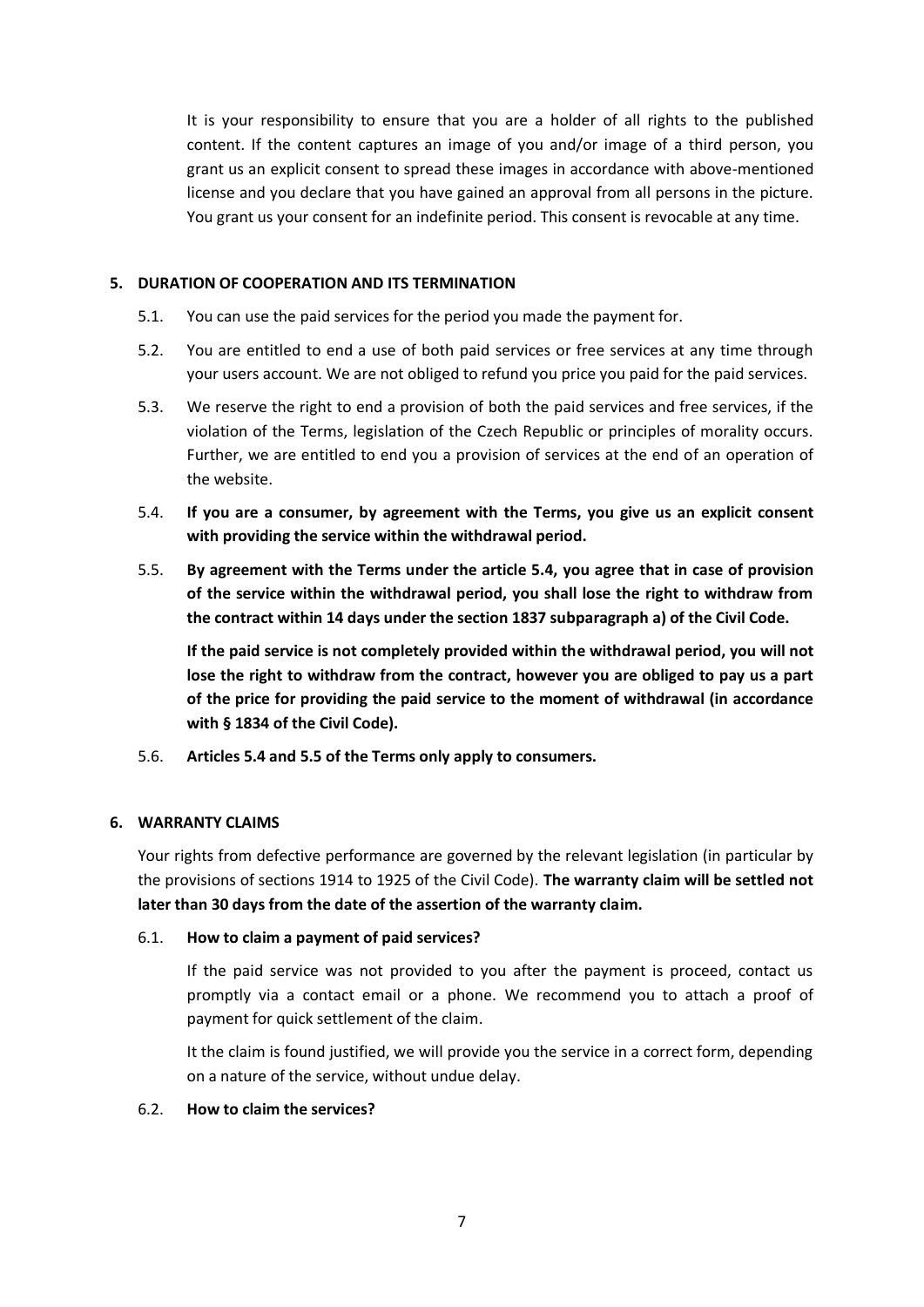As a provider of the services we are liable for providing the services in accordance with the contract, i.e. the services correspond with their description on the website, they are provided in accordance with legislation and they are provided for a specified period.

Claim the warranty without undue delay after discovery of the defect, but no later than 6 months from the moment of provision of the service.

In case of a justified claim, you can choose one right from the following:

- (a) free of charge provision of an alternative service;
- (b) extension of the paid service;
- (c) appropriate discount from the purchase price;
- (d) withdrawal from the contract.

Tell us a chosen method of the settlement of the claim when sending us the claim or immediately after the claimant. If you do not choose the method, you will be provided with free of charge provision of an alternative service or an appropriate discount from the purchase price.

## **7. RESERVATIONS**

- 7.1. **We are not liable for the accuracy, completeness and legality of your content or the content of other persons on the website. We do not check, authorise or modify the content. Posts and comments on the website express personal opinions of their respective authors. We are not liable for such posts and comments**
- 7.2. **You use the website at your own risk. We are not liable for any direct or indirect damage, including loss of the saved data, which is a result of the use or inability to use the website.**

### **8. FINAL PROVISIONS**

# 8.1. **What permissions do we have for the performance of our activities and who controls us?**

We are a holder of a trade licence for the provision of services. Our activity is not subject to any other permissions.

Trade control is carried out by the respective Trade Office within the scope of its competency. The Czech Trade Inspection Authority performs a control of compliance with the consumer protection legislation. The consumer rights are also advocated by their interest groups and other entities designated to their protection.

### 8.2. **How do we handle the complaints?**

We handle any complaints via our contact email. Furthermore, you can contact the bodies referred to in Article 8.1. In relation to our customers, we are not bound by any codes of conduct, nor we follow any of them.

### 8.3. **What rights may you exercise if a dispute arises from the contract?**